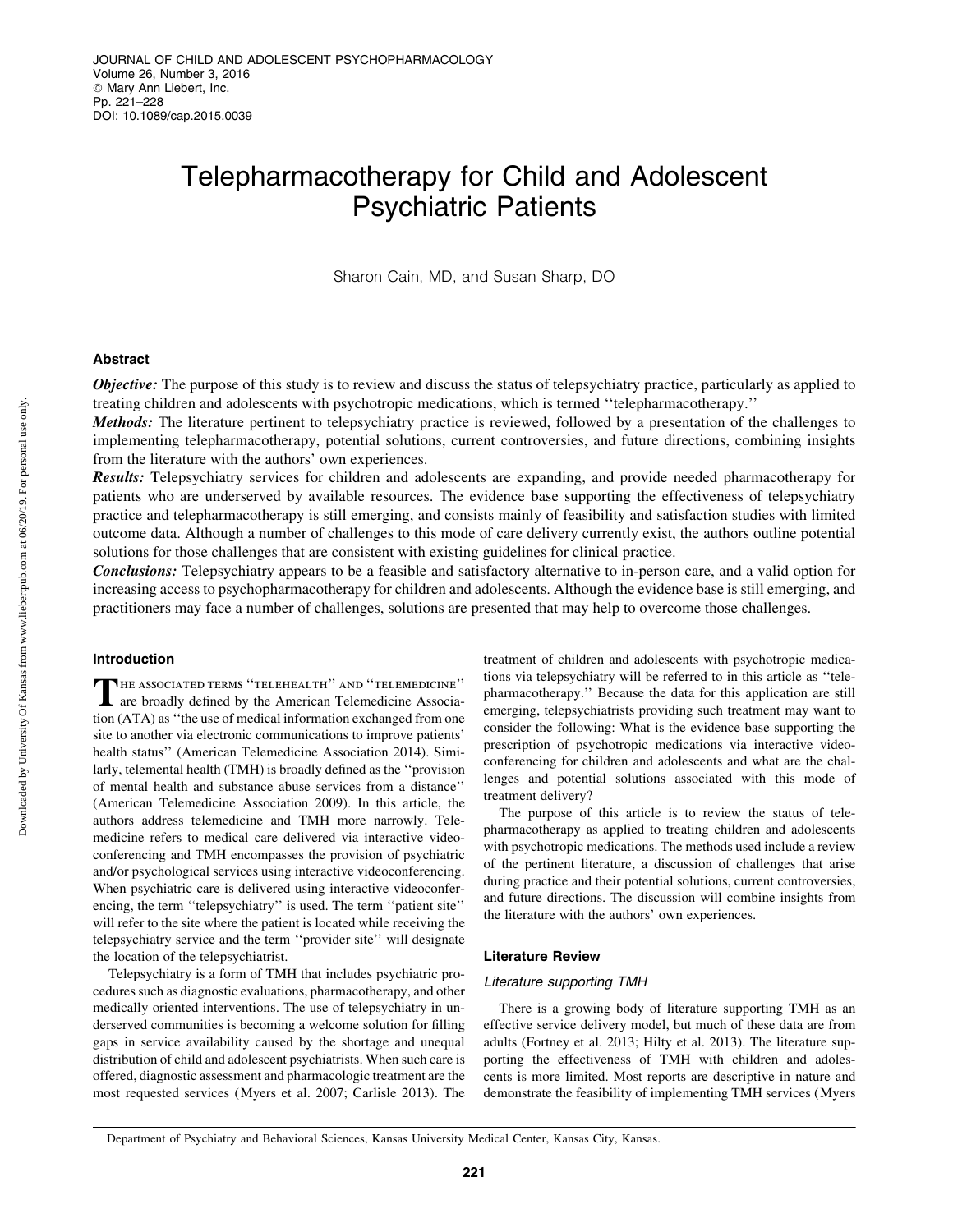et al. 2007) and the acceptability of TMH care to providers (Elford et al. 2001), families (Elford et al 2001; Greenberg et al. 2006; Myers et al. 2008), and youth (Elford et al. 2001; Myers et al. 2006). A small number of outcome studies exist. Controlled studies have demonstrated the accuracy of diagnoses made during TMH (Elford et al. 2000; Nelson et al. 2009; Stain et al. 2011; Reese et al. 2013) and the effectiveness of psychotherapy delivered over videoconferencing (Nelson et al. 2003; Xie et al. 2013).

#### Literature supporting pediatric telepharmacotherapy

The literature specifically addressing telepharmacotherapy with children and adolescents is still emerging. There is only one pharmacologic treatment study reported (Myers et al. 2015). Myers and colleagues randomized 233 children diagnosed with attentiondeficit/hyperactivity disorder (ADHD) to receive 22 weeks of treatment in one of two groups. The active control group received a single telepsychiatry consultation, with recommendations made to primary care providers (PCPs) to implement at their discretion during the trial. The intervention group received six sessions of pharmacotherapy via videoconferencing during the 22 week trial, complemented by caregiver behavior training delivered in person by a community therapist who was trained and supervised remotely. The results showed that the telepsychiatrists demonstrated high fidelity to consensus-based pharmacotherapy algorithms (Pliszka et al. 2006). Participants in both the intervention and consultation groups improved, and those who received the six session intervention showed significantly better ADHD outcomes per caregivers' reports than did the consultation group (Myers et al. 2015). This study provides high quality evidence for the ability to provide guideline-based care through videoconferencing and the ''added value'' that a short-term telepsychiatric intervention provides over a single teleconsultation to primary care. Additionally, over the 8 weeks following participation in the trial, the treatment group had more follow-up sessions and active medication management by their PCPs, suggesting that a short-term intervention may also help PCPs improve their care for children with ADHD (Myers, personal communication, July 2014). Further controlled studies testing the effectiveness of telepsychiatry in providing evidence-based pharmacotherapy to youth are now needed.

Two retrospective chart reviews describe the results of telepsychiatry consultation. One study reviewed the charts of 223 patients and found that consultation resulted in changes in diagnosis  $(48\%)$ , treatment  $(81.6\%)$ , and clinical improvement  $(60.1\%)$ (Marcin et al. 2005). The other investigation reviewed 100 patient charts after consultation. The results showed that consultation was associated with changes in diagnosis and treatment. Twenty-seven percent of those recommendations involved starting or managing medication. The medication classes included stimulants, antidepressants, and antipsychotics (Boydell et al. 2007).

Other evidence supporting the use of telepharmacotherapy for young patients is indirect, gleaned from published reports of successful telepsychiatry programs. These programs describe medication treatment provided to youth in a variety of outpatient settings such as rural mental health centers (Cain and Spaulding 2006), schools (Kriechman et al. 2010), daycare (Spaulding et al. 2011), and juvenile justice facilities (Myers et al. 2006). Such programs serve patients with a wide range of ages and diagnoses, comparable to the profile of patients treated in person, with ADHD being the most common diagnosis (Myers et al. 2007; Yellowlees et al. 2008; Myers et al. 2010; Spaulding et al. 2011). A recent study demonstrated that the practice guidelines for the treatment of ADHD (American Academy of Pediatrics 2011) can be reliably implemented in the school setting through videoconferencing (Nelson et al. 2012). Overall, there is a growing consensus that telepsychiatry is a reasonable alternative to in-person pharmacologic care for children with ADHD who do not have regular access to expert care (Palmer et al. 2010). It offers a new approach to collaborate with PCPs in meeting the increasing expectation that they manage common psychiatric disorders of childhood and adolescence in their practices (Yellowlees et al. 2008; American Academy of Pediatrics 2009; Goldstein and Myers 2014).

Additional information regarding prescribing practices for children and adolescents treated through telepsychiatry can be found in the American Academy of Child and Adolescent Psychiatry's (AACAP) ''Practice Parameter for Telepsychiatry with Children and Adolescents'' (Myers and Cain 2008). Broader guidelines are available at the ATA web site (American Telemedicine Association 2009, 2013).

Because of the limited literature assessing the effectiveness of child and adolescent telepharmacotherapy, the remainder of this article will present the state-of-the-art practice for telepsychiatry providers based on the available evidence base with adults and youth, as well as the procedures established by practicing telepsychiatrists. We review the challenges presented in prescribing for youth through telepsychiatry, and potential solutions to ensure adherence to current best practices.

### Challenges and Solutions

Although telepsychiatry increases access to evidence-based services for children and adolescents living in underserved areas, it does not come without its hurdles. Following are some key challenges that telepsychiatrists encounter in providing telepharmacotherapy, and proposed solutions.

# Challenge 1

Challenge 1 is: Establishing a physician–patient relationship and completing a diagnostic evaluation via telepsychiatry prior to pharmacotherapy treatment.

#### **Solution**

Consistent with standards established for psychiatric care provided in person, telepsychiatrists must establish a physician–patient relationship and complete an appropriate diagnostic evaluation prior to prescribing treatment. Such guideline-based, interactive care helps to define telepharmacotherapy as an acceptable alternative to in-person pharmacologic care and differentiates it from the illicit practice commonly known as ''internet prescribing''; in which patients obtain prescriptions without appropriate evaluation. Federal legislation restricting this practice was enacted in the Ryan Haight Online Pharmacy Consumer Protection Act of 2008 (Public Law No: 110-425) (https://www.govtrack.us/congress/bills/110/ hr6353/text). This law requires a telepsychiatrist to perform an ''in-person medical evaluation of a patient'' before prescribing controlled substances via the Internet, but it also recognizes telemedicine as a valid exemption from the in-person requirement (Linkous 2014). Individual state laws addressing this topic may have additional requirements. Prospective telepsychiatrists are encouraged to explore existing state and local regulations in both the psychiatrist's and patient's geographic locations.

Resources to guide telepsychiatrists in establishing a physician– patient relationship through videoconferencing are addressed in the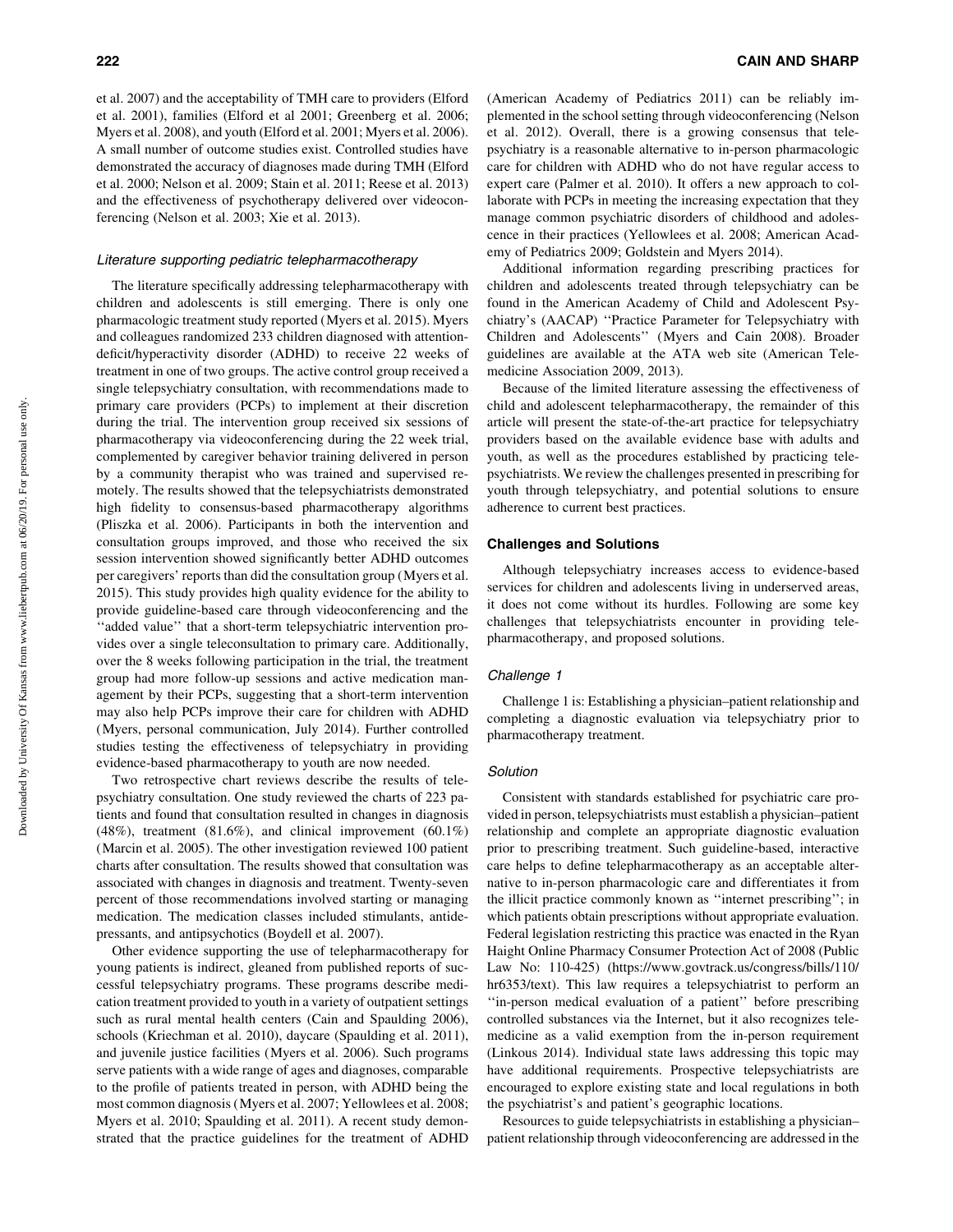## TELEPHARMACOTHERAPY FOR CHILDREN AND ADOLESCENTS 223

guidelines developed by the ATA (American Telemedicine Association 2013) and outlined in a ''Model Policy for the Appropriate Use of Telemedicine Technologies'' published by the Federation of State Medical Boards (SMART Workgroup 2014). According to the policy, three key expectations for the teleprovider to accomplish prior to treating a patient through videoconferencing include: 1) Verifying the location and identity of the patient, 2) providing evidence of the physicians' credentials, and 3) obtaining informed consent that includes disclosures related to telemedicine. These tasks typically can be accomplished with help from support staff at the patient site. Patient identity can be verified by obtaining demographic data and making copies of documents, such as medical/insurance cards and driver's licenses. Evidence of the telepsychiatrist's credentials can be made available to patients, and copies of credentials can be displayed at the site. Site staff can also distribute privacy notices, answer questions about privacy practices, and facilitate the signing of consent forms.

When establishing a treatment relationship with patients and their families via telepsychiatry, the telepsychiatrist should orient the family to the clinical service and clarify expectations. Providing a letter that outlines the operation of the service and policies can be helpful to families, as well as to staff at the site. The letter may include topics such as the availability of the telepsychiatrist, contact information, emergency numbers, the expectation to collaborate with the PCP, and means of obtaining prescriptions.

A diagnostic evaluation must be completed prior to prescribing treatment (American Academy of Child and Adolescent Psychiatry 2009). The history and mental status examination can be taken via videoconferencing, but obtaining a physical examination, vital signs, weight, and height requires coordination with the patient's PCP's site. Typically, telepsychiatrists ask PCPs to conduct a physical examination prior to referral, or after the telepsychiatry evaluation, but prior to medication being prescribed. Vital signs and growth measurements can be obtained by a trained clinical staff person, such as a nurse, at the patient's PCP's site. If a staff person is not available, it may be possible to make arrangements with local providers to obtain the measurements and communicate them to the telepsychiatrist. In such cases, it is helpful to develop a brief memorandum for patients to take to their PCPs requesting vital signs and growth parameters. This information would ideally be entered into a shared electronic health record (EHR) or collected by a clinical coordinator prior to the telepsychiatry session.

# Challenge 2

Challenge 2 is: Determining the technology and connectivity needed to provide telepharmacotherapy services.

# Solution

In addition to meeting the basic requirements for security and confidentiality of the communication through videoconferencing (American Telemedicine Association 2013), equipment selection is driven by the need for the telepsychiatrist to perceive specific details during the interaction. In general, higher bandwidth and greater resolution result in higher quality visual and auditory signals. The ATA recommends a minimum bandwidth of 384 kb/s and a minimum screen resolution of  $640 \times 480$  pixels at 30 frames per second for direct telehealthcare applications (American Telemedicine Association 2013). High quality video and audio communication may be more important for pharmacotherapy than for psychosocial interventions provided through videoconferencing, as conducting a careful mental status examination is a prerequisite for medical decision making. For example, in order to appropriately

adjust medication, the telepsychiatrist must be able to follow a child's movements, note tics, recognize affective shifts in verbal and nonverbal communication, and determine subtle adverse effects such as akinesia and tremor, as well as differentiate antipsychoticinduced blunting from a depressed affect. Higher bandwidth also facilitates the provision of psychoeducation and the development of rapport that encourages adherence to treatment.

#### Challenge 3

Challenge 3 is: Selecting a model of care that defines the telepsychiatrist's role in the patient's system of care, coordinates pharmacotherapy with PCPs, and complements the mental healthcare system in the local community.

## Solution

Models of care can be categorized by the role of the telepsychiatrist, whether directly prescribing medication, providing consultation to another treating provider (usually a PCP), or collaborating with another provider, such as a midlevel practitioner, in sharing medication management (Myers and Cain 2008).

The model of direct telepharmacotherapy provides the greatest level of privacy and specialty care to the patient, although it is the least efficient use of the telepsychiatrist's time and least effective in redistributing the psychiatric workforce. In this model, the telepsychiatrist maintains responsibility for treating the patient and coordinating care with the PCP, who must be informed about any prescribed psychotropic medications. This coordination of care may be more crucial with telepsychiatry than with usual in-person care, as PCPs may be relied upon for certain interim and urgent clinical needs. One way to accomplish this coordination of care is to routinely request written permission to communicate with the PCP when obtaining consent for telepsychiatry treatment. Such collaboration is consistent with recommendations from the American Academy of Pediatrics (AAP) to help integrate mental healthcare into pediatric practice (American Academy of Pediatrics 2009; Carlisle 2013). The telepsychiatrist should also know about other services that the patient is receiving, whether or not those services are evidence based, and how well the patient is using the services. Lack of such information risks clinicians' increasing medication doses or using medication inappropriately to contain symptoms that should be addressed with psychosocial services.

The consultation model of telepsychiatric care is generally a more efficient use of the telepsychiatrist's time than direct care. Providing consultation to primary care optimizes communication between the telepsychiatrist and the PCP and the integration of psychiatric treatment into the patient's medical home. In one consultation model, following the initial evaluation, the telepsychiatrist and family can decide whether they prefer that the telepsychiatrist prescribe or make recommendations to the PCP (Myers et al. 2007). In another model, the telepsychiatrist provides direct care for a period of time until the patient's symptoms stabilize, then transitions the care to the PCP (Carlisle 2013). In addition to consulting with PCPs, telepsychiatrists may provide consultation to other providers, such as a general psychiatrist working at a mental health center.

In the collaborative models of care, the telepsychiatrist collaborates with another provider, often a midlevel practitioner, such as an advanced nurse practitioner. The midlevel practitioner may provide continuity of care by following patients for routine medication checks and writing stimulant prescriptions between telepsychiatry visits. In addition, the practitioner may be available for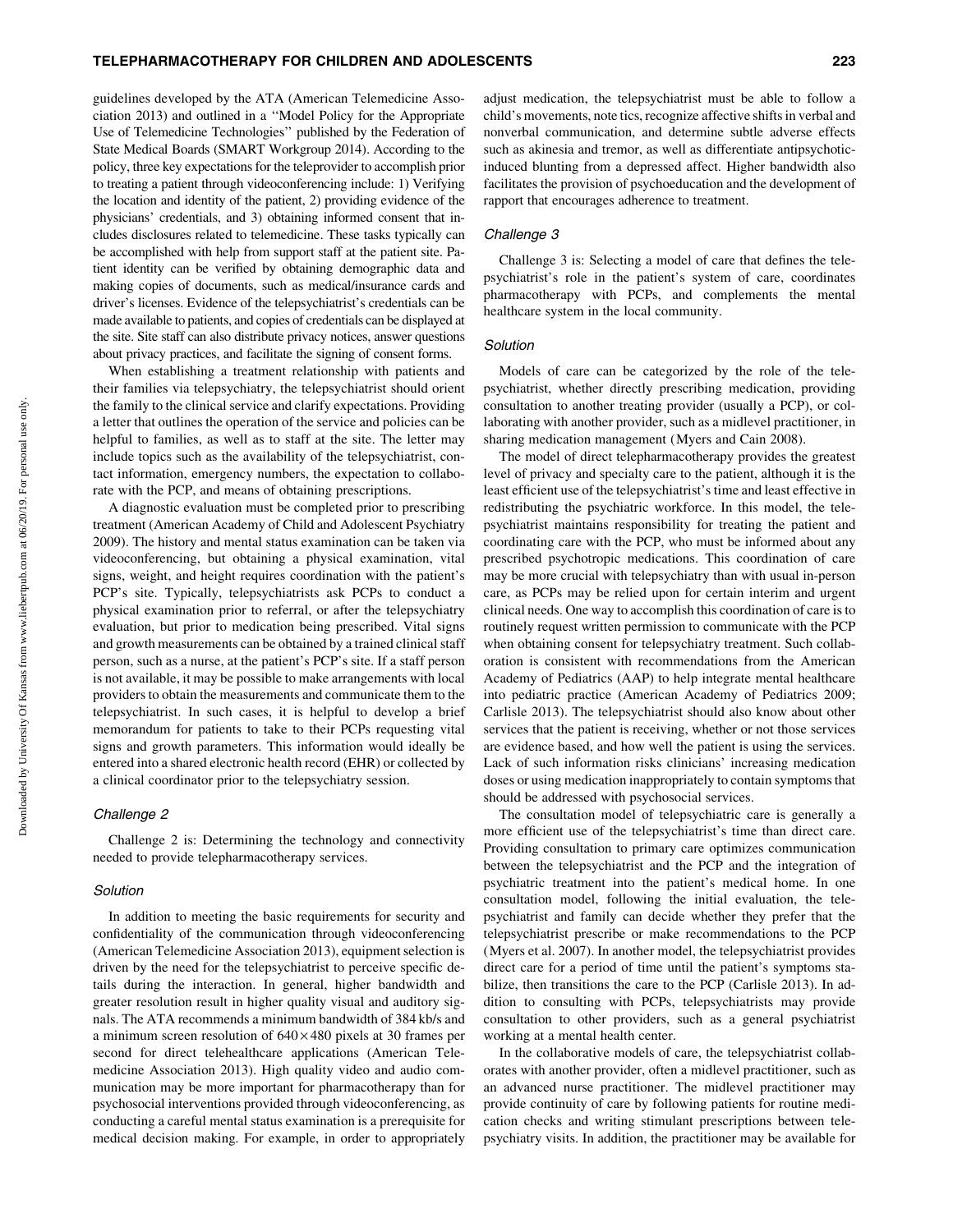unscheduled urgent needs, such as crisis management. This model helps to extend the reach of the telepsychiatry service and provides the midlevel professional with supervision and the opportunity to learn about pharmacotherapy from the telepsychiatry provider. Evolving collaborative care models integrate a telepsychiatrist into a primary care practice with a care coordinator who liaises between the telepsychiatrist and PCP, tracks patients' visits, and helps to make timely medication adjustments (Fortney et al. 2013).

In the author's experience, the presence of a ''clinical champion'' at the patient site can be a major asset in determining and implementing the model of care. The clinical champion represents the telepsychiatry service to the family and community, advocates for its support, coordinates intersite communication, and ultimately contributes to the success of the service. The clinical champion also helps telepsychiatrists familiarize themselves with the local healthcare system, consider how the new telepsychiatry clinic will complement existing services, and determine availability of resources needed to provide telepharmacotherapy, such as laboratory and electrocardiogram (ECG) monitoring, mental health services, and emergency services.

Regardless of the model chosen, good communication between the telepsychiatrist and other providers regarding medications prescribed and medication changes ensures safe, ethical, and effective care.

#### Challenge 4

Challenge 4 is: Determining the infrastructure needed at the site where the patient will be receiving the telepsychiatry services to provide guideline-based care.

#### **Solution**

The type of site where the patient receives care may be a determining factor for the level of infrastructure or assistance needed for the telepsychiatrist to practice guideline-based care.

Specific infrastructure needs will vary depending upon whether the patient will be receiving the telepsychiatry services in a medical or nonmedical facility. If it is a medical facility, it may be possible to use the existing facility infrastructure for tasks such as scheduling and greeting patients, maintaining medical records, and ensuring a safe and confidential space for patient encounters. The telepsychiatrist must determine whether an examination room is appropriate or whether the equipment in the room will overstimulate a child. In such cases, a small conference room may be needed. The room must allow sufficient space to observe the patient while sitting, standing, and walking to monitor for signs of tremor, abnormal movements, or alterations in gait that can emerge with medication treatment. Lighting should provide accurate observation of faces and facial expressions and prevent shadows that interfere with video quality.

If the patient is in a nonmedical facility, such as a school or daycare center, more planning is needed, especially regarding procedures for managing medical information and ensuring confidentiality. Staff at a nonmedical facility may not be fully aware of the demand for confidentiality and may require specific training. To meet the infrastructure needs, it may be necessary to rely on the telepsychiatrist's site for scheduling appointments and maintaining the medical record. The telepsychiatrist may also need to select, generate, and provide the clinical forms for use at the patient site. A minimum level of support for the telepharmacotherapy service could be established at the patient site with an adequately equipped, confidential interview room and a clinical support person. The specifications for the interview room are the same as those for a medical

site, as have been described. The clinical support person may facilitate the patient's movement into and out of the videoconferencing room, be available for urgent needs, distribute educational information to patients and families, and assist with obtaining consent from patients and their parents for medication treatment. It is helpful if the support person, usually a therapist, nurse, or social worker but possibly a medical assistant or other paraprofessional, is part of the professional staff at the facility.

## Challenge 5

Challenge 5 is: Preparing documentation and maintaining records.

#### **Solution**

An EHR that is shared between the telepsychiatrist and PCP or mental health center is ideal for efficiency, confidentiality, and information sharing. To accomplish this, it is necessary to determine which site maintains the EHR and which one shares the record with the other provider. If the EHR is held by the site where the patient will be located, the telepsychiatrist may need to learn that EHR system and gain remote access. Contracts or agreements for data sharing may be necessary for this access (Brooks et al. 2013). If unable to share an EHR, the telepsychiatrist may prepare reports themselves and deliver them to the patient site and PCP through the mail or fax, which would maintain compliance with the Health Information Portability and Accountability Act (HIPAA). Alternatively, the telepsychiatrist may dictate reports into a digital recorder and then upload the data to a web site at the site where the patient is located. The transcribed reports would then be returned electronically to the telepsychiatrist for review and signature.

If the patient is treated at a nonmedical facility, telepsychiatrists may maintain the medical record at their location and decide which records are appropriate to share with the site where the patient is located while reinforcing the need for confidentiality of any information that is shared. If the patient is located at a school or juvenile detention facility, the patient's medical information should be in a protected area, such as the office of a nurse or counselor. The authors have used brief forms summarizing pertinent, but limited, information to share with patient sites. The telepsychiatrist should have signed consent forms from the patient to release this information, or, depending upon local policy, a business agreement between the telepsychiatrist and the site may allow for routine release of medical information. Whichever arrangement is used, the details of the process should be transparent to the patient. The information could be provided in the consent for telepsychiatry or the privacy policy statements.

# Challenge 6

Challenge 6 is: Managing the logistics of medication prescribing and maintaining compliance with professional practice standards and with state and federal regulations.

## **Solution**

Prior to starting treatment, it is important to establish procedures for prescribing medications via videoconferencing (American Telemedicine Association 2009). Protocols are needed to ensure compliance with practice standards and define the roles and duties of staff at both sites. For example, a system is needed to obtain documents from the site where the patient is located, including informed consent for treatment, background forms completed by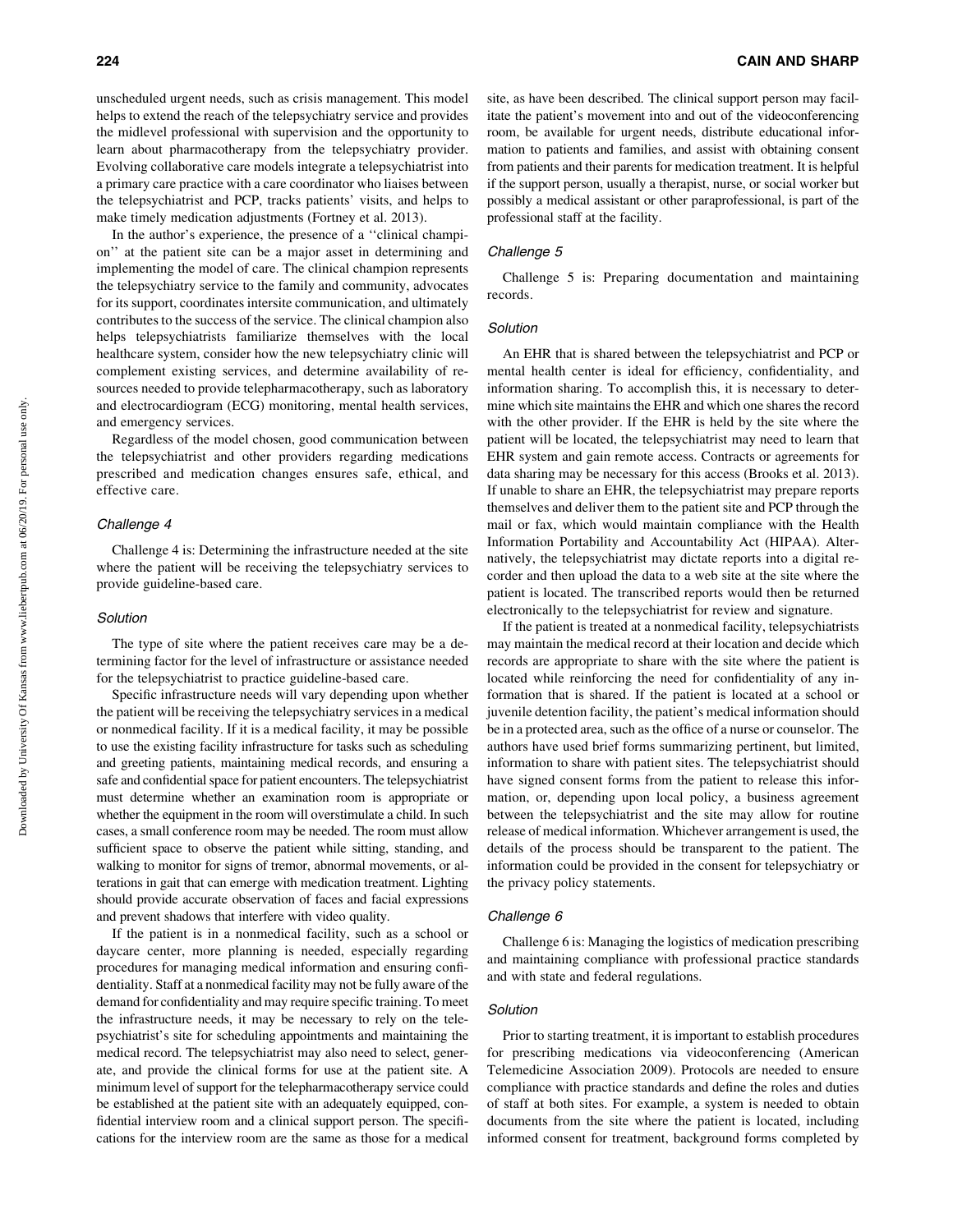## TELEPHARMACOTHERAPY FOR CHILDREN AND ADOLESCENTS 225

the family, records of medical care and prior medication trials, rating scales, laboratory values, and other test results. Another important process is to ensure that both the provider and patient locations have current and accurate information about the prescriptions provided. If the telepsychiatrist's note is not fully consistent with medication orders called to the pharmacy or written as prescriptions, there is an increased risk of medication errors or conflict between the patient and the staff at the patient site. In the absence of a shared EHR, the telepsychiatrist may orally communicate the medication details to the site coordinator where the patient is located, send a summary of the medications generated from the telepsychiatrist's EHR, or send copies of prescriptions to the site where the patient is located. Maintaining dual records may be burdensome, but doing so is necessary to effectively coordinate care.

All parties should know the procedures for medication prescribing and obtaining refills, which may differ for controlled versus noncontrolled drugs. Prescriptions for drugs that are not controlled can be filled by calling the pharmacy, writing and mailing, or e-prescribing (sent electronically to a pharmacy). E-prescribing, which fits logistically with telepsychiatry, is an increasing practice that has been approved for pediatric practice by the American Academy of Pediatrics (Johnson et al. 2013).

Controlled substances, such as schedule II stimulants, have more regulatory constraints and prescriptions for them cannot be refilled or called to the pharmacy. Stimulant prescriptions can be mailed directly to patients' homes or their pharmacies. Some sites may have additional requirements for prescriptions for controlled drugs. They may require that prescriptions be mailed to the site where the patient receives services for distribution to families, or that copies of prescriptions be maintained according to the specifications of a Medicaid contract or other regulations. E-prescribing of stimulants is also an option in some venues, because the Drug Enforcement Administration (DEA) approved the electronic prescription of controlled substances (EPCS) in a Final Rule in June 2010 (Federal Register 2010). This DEA approved practice is approved in most states, but has increased more slowly than e-prescribing in general, likely because of the Final Rule's necessary security restrictions and collaboration requirements (Department of Justice, Drug Enforcement Administration, Office of Diversion Control: http:// www.deadiversion.usdoj.gov/ecomm/e\_rx/). One security restriction requires the provider to have a two factor authentication, including a token or key used in the computer and a password. In a report on early experience with EPCS, providers were generally accepting of this technology and found it ''less burdensome'' than expected (Thomas et al. 2013).

Difficulties with patients' families failing to schedule appointments in a timely fashion and running out of medication is not unique to telepsychiatry, but can be more problematic than with inperson care, because of the telepsychiatrist being less available. Forethought and planning with a telepsychiatry coordinator at the site where the patient receives services should address the issue. An online registry and tracking system can help a coordinator to anticipate patients' needs (Unutzer et al. 2002).

# Challenge 7

Challenge 7 is: Managing urgent and interim care.

#### **Solution**

As with in-person treatment, a safety plan for managing emergencies and unanticipated events is needed to provide guidelinebased care and to minimize confusion for patients and staff during the crises. Urgent telepsychiatry care is helpful to patients and communities, but difficult to arrange. If offered, patients and staff should be informed of how to access such services. If not, then alternative plans should be identified and patients' families educated about what steps to take when they have urgent concerns. It is helpful to have a written policy that can be given to patients' families detailing specific instructions for accessing urgent and emergent care. The policy may include contact information for local resources in addition to contact information for the telepsychiatrist or the telepsychiatrist's resources. The policy could be given to patients as part of the orientation information for the telepsychiatry service.

Similarly, telepsychiatrists should work with staff at the patient site to develop protocols for managing care between visits, including procedures for requesting medication refills, reporting adverse effects, or inquiring about new problems. A protocol may direct the family to call the site where the patient has been receiving the telepsychiatry services, the PCP office, or the telepsychiatrist's office directly, depending upon the model of care and prearrangement with the PCP. Procedures for interim care should identify the staff responsible for triaging patient calls, for documenting calls, and for deciding when and how to contact the telepsychiatrist.

# Challenge 8

Challenge 8 is: Providing patient education regarding pharmacotherapy and monitoring the response to medication.

#### **Solution**

The telepsychiatrist should provide education for patients and staff regarding the potential adverse effects of medication and the need for monitoring. It is helpful to provide sites where patients receive telepsychiatry with copies of medication-specific handouts and educational materials, with special attention to the families' understanding of the potential risks and benefits of the prescribed medication. Although it may take more time, the telepsychiatrist may complete a drawing or written explanation that is then faxed or emailed to the patient for review during the videoconferencing session. Alternatively, telepsychiatrists may share their desktop with the patient and staff where the patient is located to conduct psychoeducation. The telepsychiatrist may discuss issues with the family directly and/or the staff where the patient is receiving the sessions, and may provide further opportunities to discuss relevant issues and answer questions. Such a role for the staff empowers their clinical position and helps the telepsychiatrist to learn about the family by observing the staff's approach to the family. The staff is an ally for both the family and the telepsychiatrist.

All medications require monitoring, but certain medications require additional specific monitoring. The telepsychiatrist will need to educate families and staff regarding the potential for suicidality during antidepressant treatment, especially during the initial weeks of therapy (Birmaher and Brent 2007) and will need to be directly involved in determining whether the antidepressant is causally related to any suicidality that develops. The need for ECG monitoring during stimulant treatment likely will involve both the telepsychiatrist and the PCP. Protocols are needed to clarify whether the telepsychiatrist or a local provider will order and review the laboratory tests needed to monitor serum levels of mood stabilizers or metabolic effects of atypical antipsychotics (American Academy of Child and Adolescent Psychiatry 2011). Telepsychiatrists may train nursing staff to screen for abnormal movements or may conduct the examination themselves through videoconferencing. The Abnormal Involuntary Movement Scale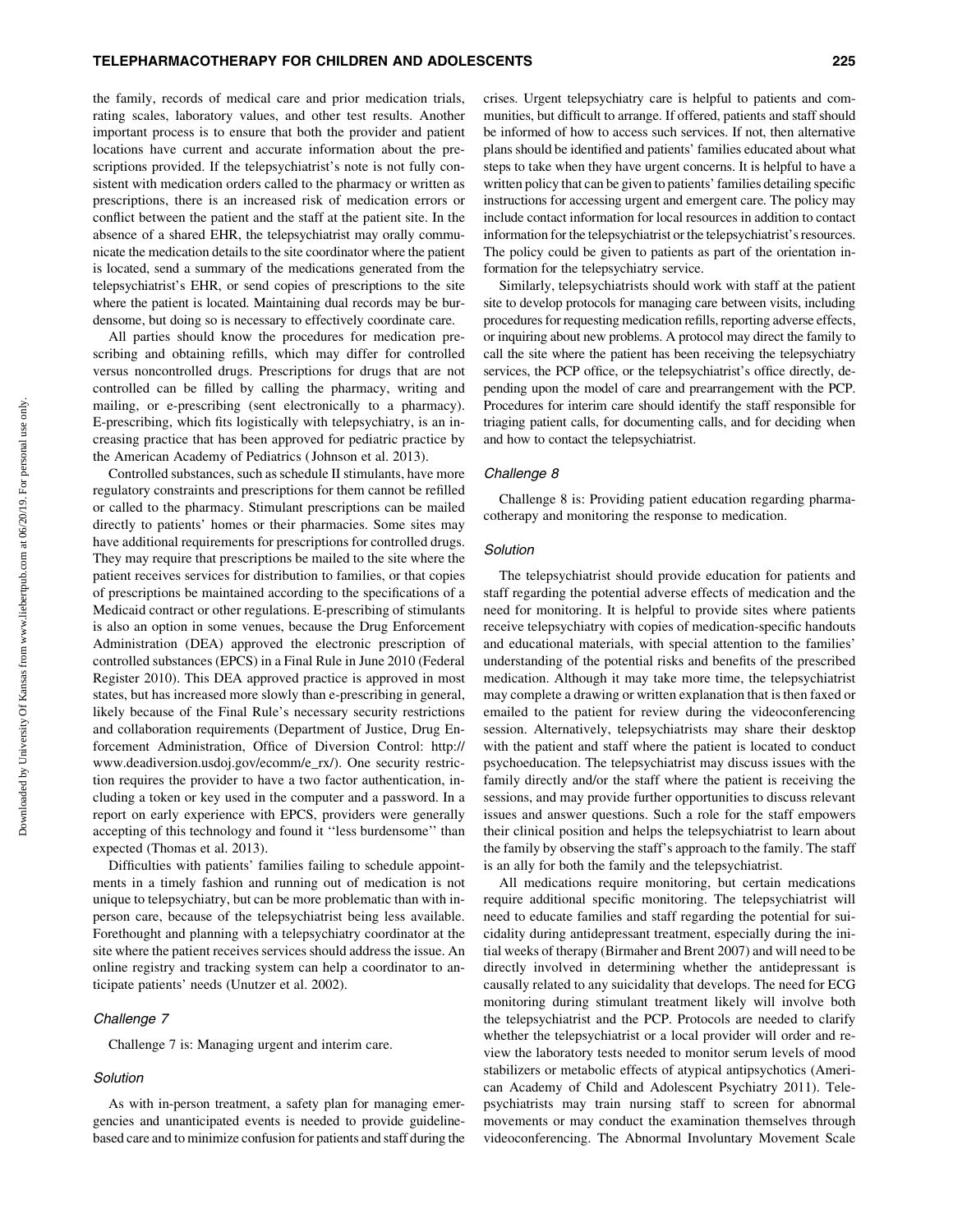(AIMS) (http://www.cqaimh.org/pdf/tool\_aims.pdf) is used to assess the presence of tardive dyskinesia and was found to be reliable when performed via videoconferencing with adult patients (Amarendran et al. 2011). Additionally, patients may be asked to draw geometric figures or a clock face that they then hold up to the camera for the telepsychiatrist's review, or a staff member may fax the drawings to the telepsychiatrist.

The integration of rating scales into patients' assessments helps the telepsychiatrist to track the patient's response to treatment (Myers et al. 2007, 2010; Hilty et al. 2013). They may be readily distributed by staff or downloaded by patients from online portals. Working with sites to obtain such objective measures helps the telepsychiatrist to comply with the increasing mandate by third party payers to demonstrate effective and evidence-based care. Adherence to practice guidelines entails providing timely return visits for the telepsychiatrist to effectively monitor the patient's progress. The need for more frequent follow-up appointments can be a challenge if the telepsychiatrist's time with the staff at the site where the patient receives services is limited and/or the site is strained to coordinate more frequent visits. Creative solutions include relying on a local professional, such as a nurse, therapist, or PCP to fill in the gaps between telepsychiatry sessions, document any patient contacts, and communicate with the telepsychiatrist regarding the patient's progress. This may be done electronically through a secure portal, particularly if the telepsychiatrist shares an EHR with the site.

## Current Controversies

Despite the increasingly widespread implementation and acceptance of telepharmacotherapy services, controversies and unresolved issues continue to exist.

Legislatures and other policy makers may be skeptical or lack a full understanding of the goals of telepsychiatry and its procedures. Some states have passed legislation (Alaska State Legislature 2014; Georgia Composite Medical Board 2014) or are considering (Tennessee Board of Medical Examiners 2014) legislation to limit telepsychiatry practice; for example, requiring that an in-person evaluation be conducted prior to commencing telepsychiatry services or that a local healthcare provider be present at the site where the patient will be receiving telepsychiatry services to participate in the session or write the prescriptions for controlled substances.

Regulations affecting medical board licensure and reimbursement for telehealth are highly variable among individual states. Most states place some limits on practicing across state lines, while making exemptions for consultation (Thomas and Capistrant 2014). A small number of states offer a ''conditional or telemedicine license'' to out-of-state physicians. The American Medical Association (AMA)'s position on this issue is that telemedicine providers should be licensed in both the state where the patient receives the service and in the state where the provider is located (American Medical Association 2015). Reimbursement and insurance coverage also vary among the states. In general, there is an increasing trend for third party payers and state Medicaid programs to cover telemedicine services, but there is lack of consistency among states for coverage of specific services and billing codes (Thomas and Capistrant 2015). Another difference among states is whether or not billable telemedicine services are limited to patients located in rural areas and seen at healthcare facilities. One positive sign for moving away from such limitations is the recent decision by the Center for Medicare and Medicaid Services (CMS) to allow Medicare coverage of telehealth services by Accountable Care Organizations (ACOs) without the prior rural or institutional restrictions (American Telemedicine Association 2015).

Telepsychiatrists have recently been involved in legal difficulties because of practices beyond usual ''best telepsychiatry practices'' (Kramer et al. 2013; also see article by Kramer in this issue). Telehealth is an evolving field of service delivery. Its promise, controversy, and lack of regulation in part led the Federation of State Medical Boards to develop the Policy for the Appropriate Use of Telemedicine Technologies (SMART Workgroup 2014). Constituents and professional organizations can help to educate policy makers about the benefits of telepsychiatry services for youth with mental health conditions and their added value to PCPs seeking to provide mental healthcare for their young patients, as well as the potential pitfalls caused by the lack of regulations to guide telepsychiatrists' practices.

# Future Directions

Both the pace of technological advances and the growth of telepsychiatry practice opportunities are far outstripping the pace of research testing the effectiveness of care delivered through videoconferencing. More outcome data are needed to build the evidence base supporting telepharmacotherapy, including whether medication decision making during telepsychiatry is equivalent to decision making during in-person care. Further investigations should examine the safety of teleprescribing all of the medication classes, and identify best methods for monitoring adverse effects and determining outcomes. Child telepharmacotherapy research has focused almost exclusively on the stimulant medication management of externalizing problems in youth. Controlled evaluations examining the safety and efficacy of telepharmacotherapy approaches to the treatment of child internalizing problems are needed. Child and adolescent psychiatrists need to know whether there are patients who may not be amenable to treatment through telepsychiatry. Until more research is available, telepsychiatrists should each evaluate their own practice to ensure adherence to guideline-based care and to optimize outcomes.

With technology rapidly advancing, telepsychiatry may move beyond serving patients at designated ''patient sites'' and expand to treating children and adolescents in their homes or other clinically unsupervised settings (Luxton et al. 2010, 2012). Such patientcentered care is being examined at the University of Kansas Medical Center (KUMC). This innovative program takes advantage of affordable and easy-to-use mobile computer devices that are HIPAAcompliant to provide psychotherapy to traumatized children and adolescents. Potential future research at KUMC using similar technology to monitor medication response between clinic visits is currently being explored. These advances are consistent with Yellowlees' prediction that the psychiatrist–patient relationship of the future is likely to become ''more participatory and ubiquitous''; virtually ''anytime, anywhere'' (Yellowlees and Nafiz 2010).

## Clinical Significance

TMH programs have been implemented across the country and supported by a limited evidence base as well as a lack of data indicating negative outcomes resulting from such care (Diamond and Bloch 2010). Collectively, this has led to the conclusion that TMH is a valid and effective approach to providing mental health care to youth with the potential to produce outcomes that are comparable to care provided in person (Hilty et al. 2013; Meyers and Cain 2008; Meyers et al 2010).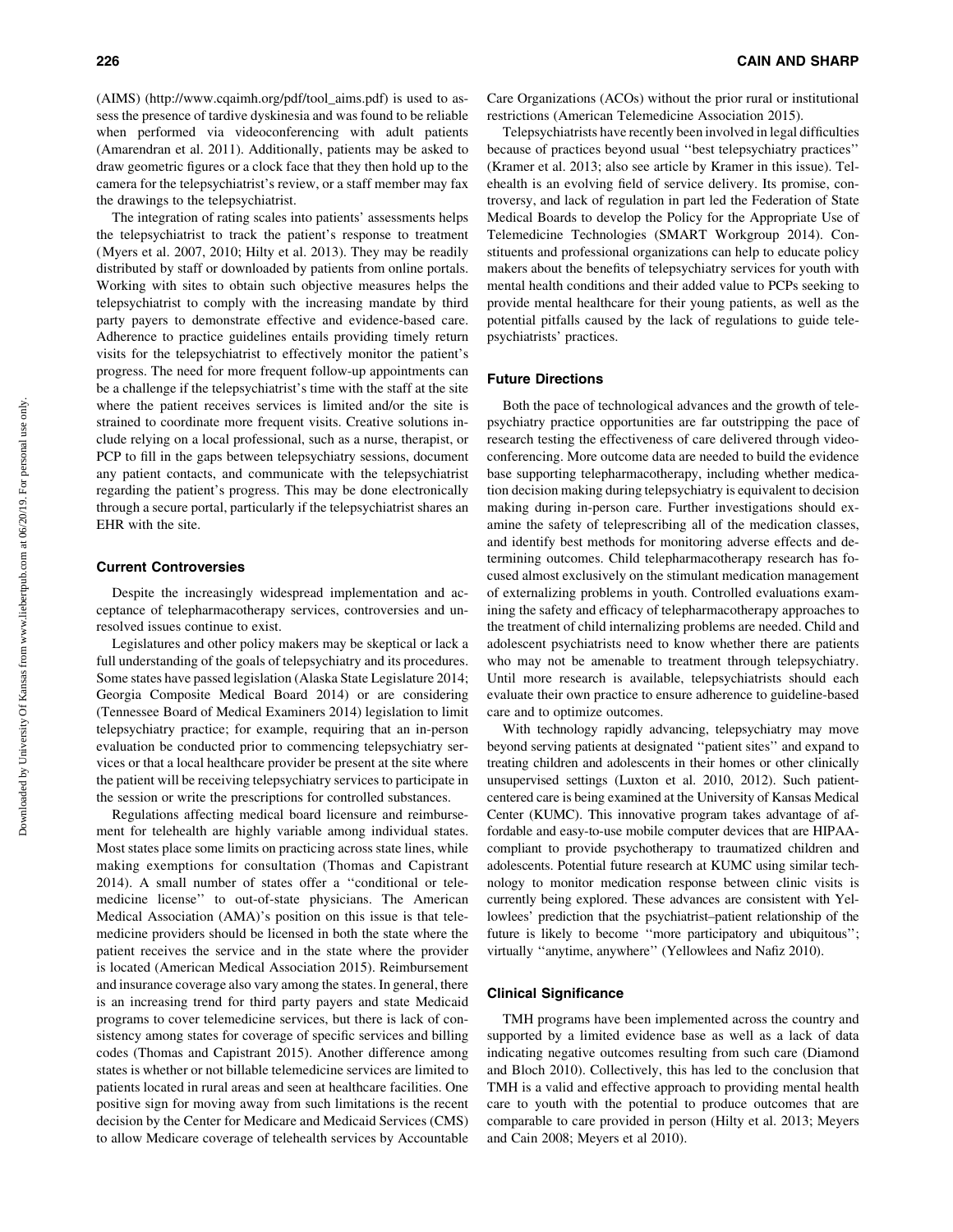#### **Disclosures**

The authors participate in research at the University of Kansas in collaboration with Duke Clinical Research Institute that is supported by Pfizer Pharmaceutical.

# **References**

- Abnormal Involuntary Movement Scale. Available at http://www .cqaimh.org/pdf/tool\_aims.pdf Accessed August 30, 2014.
- Alaska State Legislature. House Bill 281. 2014. Available at http:// www.legis.state.ak.us/basis/get\_bill\_text.asp?hsid = HB0281A& session = 28 Accessed September 1, 2014.
- Amarendran V, George A, Gersappe V, Krishnaswamy S, Warren C: The reliability of telepsychiatry for a neuropsychiatric assessment. Telemed J E Health 17:223–225, 2011.
- American Academy of Child and Adolescent Psychiatry: Practice parameter on the use of psychotropic medication in children and adolescents. J Am Acad Child Adolesc Psychiatry 48:961–973, 2009.
- American Academy of Child and Adolescent Psychiatry: Practice Parameter for the use of Atypical Antipsychotic Medications in Children and Adolescents. 2011. http://www.aacap.org/App\_ Themes/AACAP/docs/practice\_parameters/Atypical\_Antipsychotic\_ Medications\_Web.pdf.
- American Academy of Pediatrics, Committee on Psychosocial Aspects of Child and Family Health and Task Force on Mental Health: The future of pediatrics: Mental health competencies for pediatric primary care. Pediatrics 124:410–421, 2009.
- American Academy of Pediatrics, Subcommittee on Attention-Deficit/ Hyperactivity Disorder, Steering Committee on Quality Improvement and Management: ADHD: Clinical practice guideline for the diagnosis, evaluation, and treatment of attention-deficit/hyperactivity disorder in children and adolescents. Pediatrics 128:1007–1022, 2011.
- American Medical Association: Telemedicine: Is prescription writing allowed? 2015 Available at http://www.ama-assn.org/ama/pub/ physician-resources/legal-topics/telemedicine.page# Accessed May 11, 2015.
- American Telemedicine Association: CMS Approves American Telemedicine Association's Request to Expand Telehealth Coverage. 2015. Available at http://www.americantelemed.org/news-landing/ 2015/03/11/cms-approves-american-telemedicine-association-s-requestto-expand-telehealth-coverage#.VU\_vaivF-L0 Accessed May 13, 2015.
- American Telemedicine Association: Core Operational Guidelines for Telehealth Services Involving Provider–Patient Interaction. May 2014. Available at http://www.americantelemed.org/resources/ standards/ata-standards-guidelines/core-operational-guidelines-fortelehealth-services-involving-provider-patient-interactions Accessed September 3, 2014.
- American Telemedicine Association: Practice guidelines for videobased online mental health services. May 2013. Available at http:// www.americantelemed.org/docs/default-source/standards/practiceguidelines-for-video-based-online-mental-health-services.pdf? sfvrsn = 6 Accessed August 30, 2014.
- American Telemedicine Association: Practice guidelines for videoconferencing-based telemental health. October 2009. Available at http://www.americantelemed.org/resources/standards/atastandards-guidelines/videoconferencing-based-telemental-health. Accessed August 30, 2014.
- Birmaher B, Brent D, AACAP Work Group on Quality Issues: Practice parameter for the assessment and treatment of children and adolescents with depressive disorders. J Am Acad of Child Adolesc Psychiatry 46:1503–1526, 2007.
- Boydell KM, Volpe T, Kertes A, Greenberg N: A review of the outcomes of the recommendations made during paediatric telepsychiatry consultations. J Telemed Telecare 13:277–281, 2007.
- Brooks E, Turvey C, Augusterfer EF: Provider barriers to telemental health: Obstacles overcome, obstacles remaining. Telemed J E Health 19:433–437, 2013.
- Cain S, Spaulding R: Telepsychiatry: Lessons from Two Models of Care. Clinical Perspectives. Abstract presented at the 53rd Annual Meeting of the American Academy of Child and Adolescent Psychiatry, San Diego CA, October 2006.
- Carlisle LL: Child and adolescent telemental health. In: Telemental Health: Clinical, Technical and Administrative Foundations for Evidence-Based Practice, edited by K. Myers, C. Turvey. Elsevier, 2013. Waltham, MA, pp. 197–221.
- Department of Justice, Drug Enforcement Administration, Office of Diversion Control: Electronic prescriptions for controlled substances (EPCS). Available at http://www.deadiversion.usdoj.gov/ ecomm/e\_rx/ Accessed January 19, 2015.
- Diamond JM, Bloch RM: Telepsychiatry assessments of child or adolescent behavior disorders: A review of evidence and issues. Telemed J E Health 16:712–716, 2010.
- Elford R, White H, Bowering R, Ghandi A, Maddiggan B, St John K, House M, Harnett J, West R, Battcock A: A randomized, controlled trial of child psychiatric assessments conducted using videoconferencing. J Telemed Telecare 6:73–82, 2000.
- Elford R, White H, St John K, Maddigan B, Ghandi M, Bowering R: A prospective satisfaction study and cost analysis of a pilot child telepsychiatry service in Newfoundland. J Telemed Telecare 7:73– 81, 2001
- Federal Register: Electronic prescriptions for controlled substances; Final Rule, 21CFR Parts 1300, 1304, 1306, and 1311. Sect. Vol. 75, No. 61, 2010. Available at http://www.deadiversion.usdoj.gov/ fed\_regs/rules/2010/fr0331.htm Accessed on January 19, 2015
- Fortney JC, Pyne JM, Mouden SB, Mittal D, Hudson TJ, Schroeder GW, Williams DK, Bynum CA, Mattox R, Rost KM: Practicebased versus telemedicine-based collaborative care for depression in rural federally qualified health centers: A pragmatic randomized comparative effectiveness trial. Am J Psychiatry 170:414–425, 2013.
- Goldstein F, Myers K: Telemental health: A new collaboration for pediatricians and child psychiatrists. Pediatr Ann 43:79–84, 2014.
- Georgia Composite Medical Board: Practice Through Electronic or Other Such Means, Georgia Comp. Rules and Regs. rule 360-3-.07. http://medicalboard.georgia.gov/sites/medicalboard.georgia.gov/ files/related\_files/site\_page/Adopted%20Telemedicine%20Rule .pdf Accessed September 1, 2014
- Greenberg N, Boydell KM, Volpe T: Pediatric telepsychiatry in Ontario: Caregiver and service provider perspectives. J Behav Health Serv Res 33:105–111, 2006.
- Hilty DM, Ferrer DC, Parish MB, Johnston B, Callahan EJ, Yellowlees PM: The effectiveness of telemental health: A 2013 review. Telemed J E Health, 19: 444–454, 2013.
- Johnson KB, Lehmann CU, Council on Clinical Information Technology: Electronic prescribing in pediatrics: Toward safer and more effective medication management. Pediatrics 131:e1350–e356, 2013.
- Kramer GM, Mishkind MC, Luxton DD, Shore JH: Managing risk and protecting privacy in telemental health: An overview of legal, regulatory, and risk management issues. In: Telemental Health: Clinical, Technical and Administrative Foundations for Evidence-Based Practice, edited by K. Myers, C. Turvey. Elsevier, 2013. Waltham, MA, pp. 83–107.
- Kriechman A, Salvador M, Adelsheim S: Expanding the vision: The strengths-based, community-oriented child and adolescent psychi-